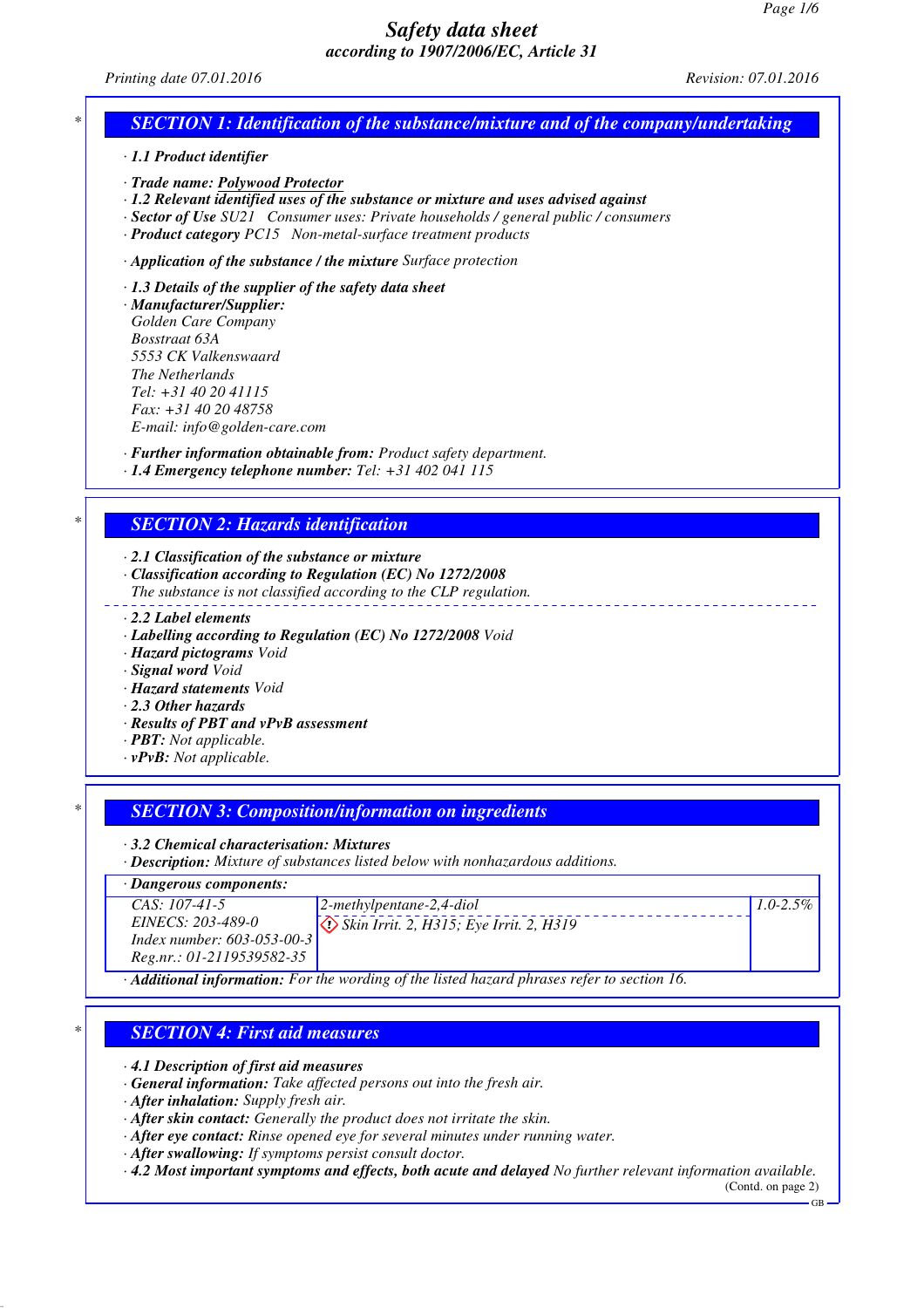*Printing date 07.01.2016 Revision: 07.01.2016*

*Trade name: Polywood Protector*

*· 4.3 Indication of any immediate medical attention and special treatment needed No further relevant information available.*

### *SECTION 5: Firefighting measures*

*· 5.1 Extinguishing media*

*· Suitable extinguishing agents:*

*CO2, powder or water spray. Fight larger fires with water spray or alcohol resistant foam.*

- *· 5.2 Special hazards arising from the substance or mixture No further relevant information available.*
- *· 5.3 Advice for firefighters*
- *· Protective equipment: No special measures required.*

### *\* SECTION 6: Accidental release measures*

- *· 6.1 Personal precautions, protective equipment and emergency procedures Use respiratory protective device against the effects of fumes/dust/aerosol.*
- *· 6.2 Environmental precautions: No special measures required.*
- *· 6.3 Methods and material for containment and cleaning up:*

*Absorb with liquid-binding material (sand, diatomite, acid binders, universal binders, sawdust).*

*· 6.4 Reference to other sections*

*No dangerous substances are released.*

*See Section 7 for information on safe handling.*

*See Section 8 for information on personal protection equipment.*

*See Section 13 for disposal information.*

### *\* SECTION 7: Handling and storage*

*· 7.1 Precautions for safe handling No special measures required.*

*· Information about fire - and explosion protection: No special measures required.*

*· 7.2 Conditions for safe storage, including any incompatibilities*

*· Storage:*

*· Requirements to be met by storerooms and receptacles: No special requirements.*

- *· Information about storage in one common storage facility: Not required.*
- *· Further information about storage conditions: None.*
- *· 7.3 Specific end use(s) No further relevant information available.*

### *\* SECTION 8: Exposure controls/personal protection*

*· Additional information about design of technical facilities: No further data; see item 7.*

*· 8.1 Control parameters*

*· Ingredients with limit values that require monitoring at the workplace:*

*107-41-5 2-methylpentane-2,4-diol*

*WEL Short-term value: 123 mg/m³, 25 ppm Long-term value: 123 mg/m³, 25 ppm*

*· CAS No. Designation of material % Type Value Unit Not required.*

*· Additional information: The lists valid during the making were used as basis.*

*· 8.2 Exposure controls*

- *· Personal protective equipment:*
- *· General protective and hygienic measures:*
- *The usual precautionary measures are to be adhered to when handling chemicals.*
- *· Respiratory protection: Only during spraying without adequate removal by suction.*

(Contd. on page 3)

(Contd. of page 1)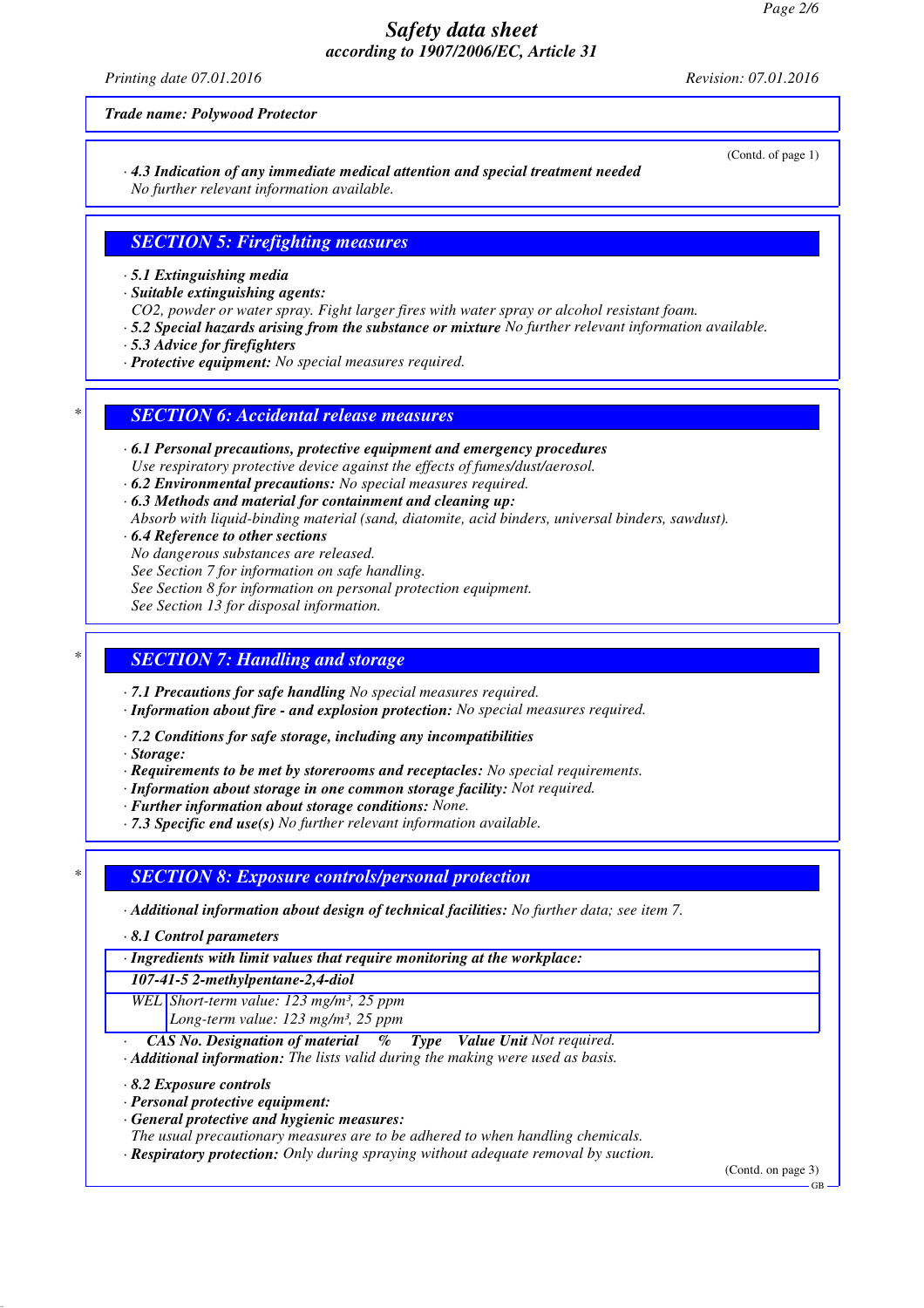*Printing date 07.01.2016 Revision: 07.01.2016*

#### *Trade name: Polywood Protector*

*· Protection of hands:*

(Contd. of page 2)

*The glove material has to be impermeable and resistant to the product/ the substance/ the preparation. Due to missing tests no recommendation to the glove material can be given for the product/ the preparation/ the chemical mixture.*

*Selection of the glove material on consideration of the penetration times, rates of diffusion and the degradation*

#### *· Material of gloves*

*The selection of the suitable gloves does not only depend on the material, but also on further marks of quality and varies from manufacturer to manufacturer. As the product is a preparation of several substances, the resistance of the glove material can not be calculated in advance and has therefore to be checked prior to the application.*

*· Penetration time of glove material*

*The exact break trough time has to be found out by the manufacturer of the protective gloves and has to be observed.*

*· Eye protection: Not required.*

# *\* SECTION 9: Physical and chemical properties*

| .9.1 Information on basic physical and chemical properties |                                                      |  |
|------------------------------------------------------------|------------------------------------------------------|--|
| · General Information                                      |                                                      |  |
| $\cdot$ Appearance:                                        |                                                      |  |
| Form:<br>Colour:                                           | Fluid                                                |  |
| $\cdot$ Odour:                                             | According to product specification<br>Characteristic |  |
| · Odour threshold:                                         | Not determined.                                      |  |
|                                                            |                                                      |  |
| $\cdot$ pH-value At 20 $\degree$ C:                        | 6.5                                                  |  |
| Change in condition                                        |                                                      |  |
| <b>Melting point/Melting range:</b>                        | Undetermined.                                        |  |
| <b>Boiling point/Boiling range:</b>                        | 100 °C                                               |  |
| · Flash point:                                             | Not applicable.                                      |  |
| · Flammability (solid, gaseous):                           | Not applicable.                                      |  |
| · Ignition temperature:                                    |                                                      |  |
| <b>Decomposition temperature:</b>                          | Not determined.                                      |  |
| $·$ <i>Self-igniting</i> :                                 | Product is not selfigniting.                         |  |
| · Danger of explosion:                                     | Product does not present an explosion hazard.        |  |
| · Explosion limits:                                        |                                                      |  |
| Lower:                                                     | Not determined.                                      |  |
| <b>Upper:</b>                                              | Not determined.                                      |  |
| $\cdot$ Vapour pressure At 20 °C:                          | $23$ hPa                                             |  |
| $\cdot$ Density At 20 °C:                                  | 1 g/cm <sup>3</sup> (DIN 51757)                      |  |
| · Relative density                                         | Not determined.                                      |  |
| · Vapour density                                           | Not determined.                                      |  |
| $\cdot$ Evaporation rate                                   | Not determined.                                      |  |
| · Solubility in / Miscibility with                         |                                                      |  |
| water:                                                     | Not miscible or difficult to mix.                    |  |
| · Partition coefficient (n-octanol/water): Not determined. |                                                      |  |
| · Viscosity:                                               |                                                      |  |
| Dynamic:                                                   | Not determined.                                      |  |
| Kinematic:                                                 | Not determined.                                      |  |
|                                                            | (Contd. on page 4)                                   |  |

GB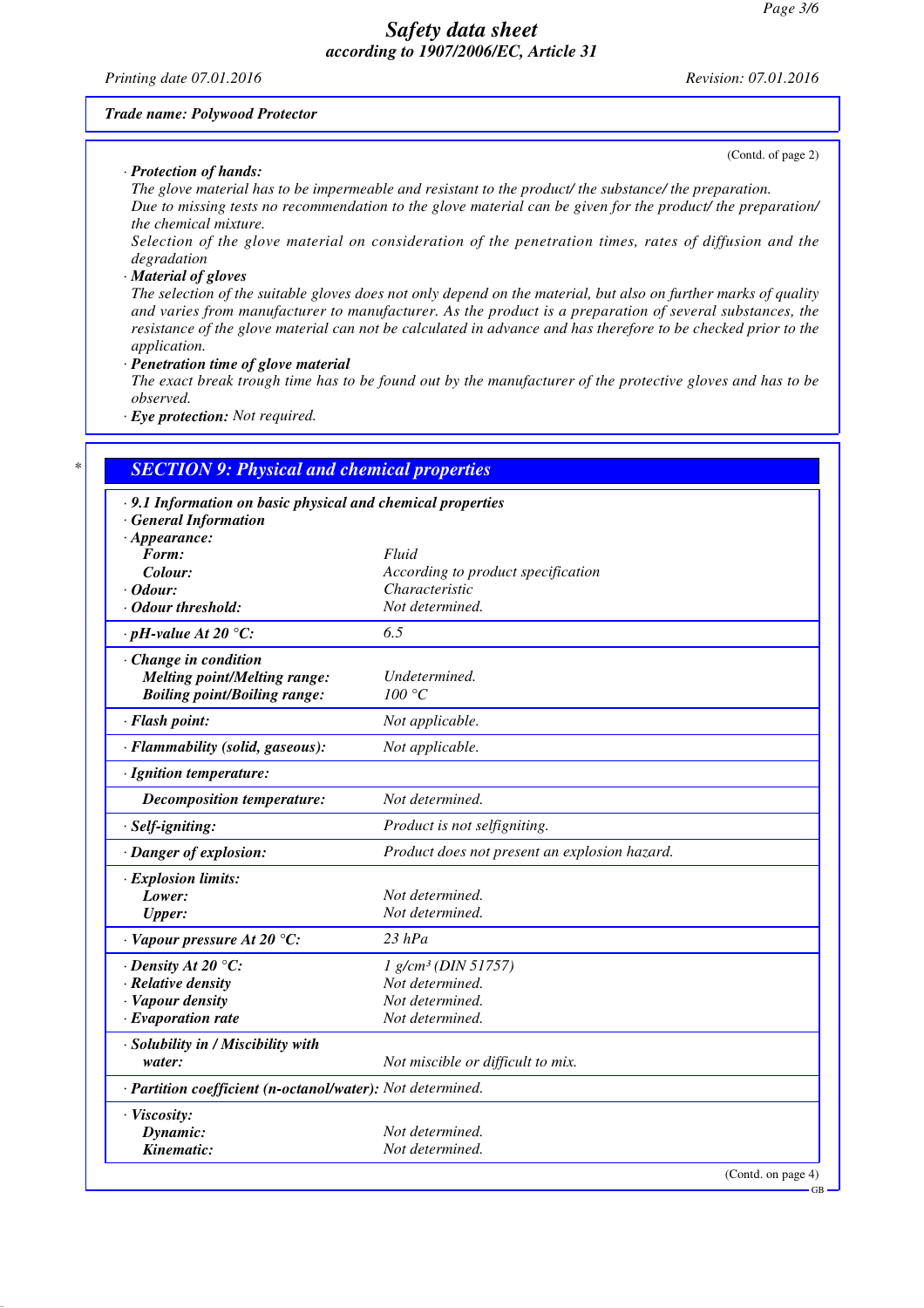*Printing date 07.01.2016 Revision: 07.01.2016*

*Trade name: Polywood Protector*

|                               |                                            | (Contd. of page 3) |
|-------------------------------|--------------------------------------------|--------------------|
| · Solvent content:            |                                            |                    |
| Organic solvents:             | $1.7\%$                                    |                    |
| Water:                        | $95.0\%$                                   |                    |
| Solids content:               | 3.3 % (DIN 53216)                          |                    |
| $\cdot$ 9.2 Other information | No further relevant information available. |                    |
| · VOC (EU):                   |                                            |                    |

*\* SECTION 10: Stability and reactivity*

*· 10.1 Reactivity No further relevant information available.*

- *· 10.2 Chemical stability*
- *· Thermal decomposition / conditions to be avoided: No decomposition if used according to specifications.*
- *· 10.3 Possibility of hazardous reactions No dangerous reactions known.*
- *· 10.4 Conditions to avoid No further relevant information available.*
- *· 10.5 Incompatible materials: No further relevant information available.*
- *· 10.6 Hazardous decomposition products: No dangerous decomposition products known.*

## *\* SECTION 11: Toxicological information*

*· 11.1 Information on toxicological effects*

- *· Acute toxicity Based on available data, the classification criteria are not met.*
- *· Primary irritant effect:*
- *· Skin corrosion/irritation Based on available data, the classification criteria are not met.*
- *· Serious eye damage/irritation Based on available data, the classification criteria are not met.*
- *· Respiratory or skin sensitisation Based on available data, the classification criteria are not met.*
- *· CMR effects (carcinogenity, mutagenicity and toxicity for reproduction)*
- *· Germ cell mutagenicity Based on available data, the classification criteria are not met.*
- *· Carcinogenicity Based on available data, the classification criteria are not met.*
- *· Reproductive toxicity Based on available data, the classification criteria are not met.*
- *· STOT-single exposure Based on available data, the classification criteria are not met.*
- *· STOT-repeated exposure Based on available data, the classification criteria are not met.*
- *· Aspiration hazard Based on available data, the classification criteria are not met.*

### *\* SECTION 12: Ecological information*

- *· 12.1 Toxicity*
- *· Aquatic toxicity: No further relevant information available.*
- *· 12.2 Persistence and degradability No further relevant information available.*
- *· 12.3 Bioaccumulative potential No further relevant information available.*
- *· 12.4 Mobility in soil No further relevant information available.*
- *· Additional ecological information:*
- *· General notes: Generally not hazardous for water*
- *· 12.5 Results of PBT and vPvB assessment*
- *· PBT: Not applicable.*
- *· vPvB: Not applicable.*
- *· 12.6 Other adverse effects No further relevant information available.*

### *\* SECTION 13: Disposal considerations*

- *· 13.1 Waste treatment methods*
- *· Recommendation Smaller quantities can be disposed of with household waste.*

(Contd. on page 5)

GB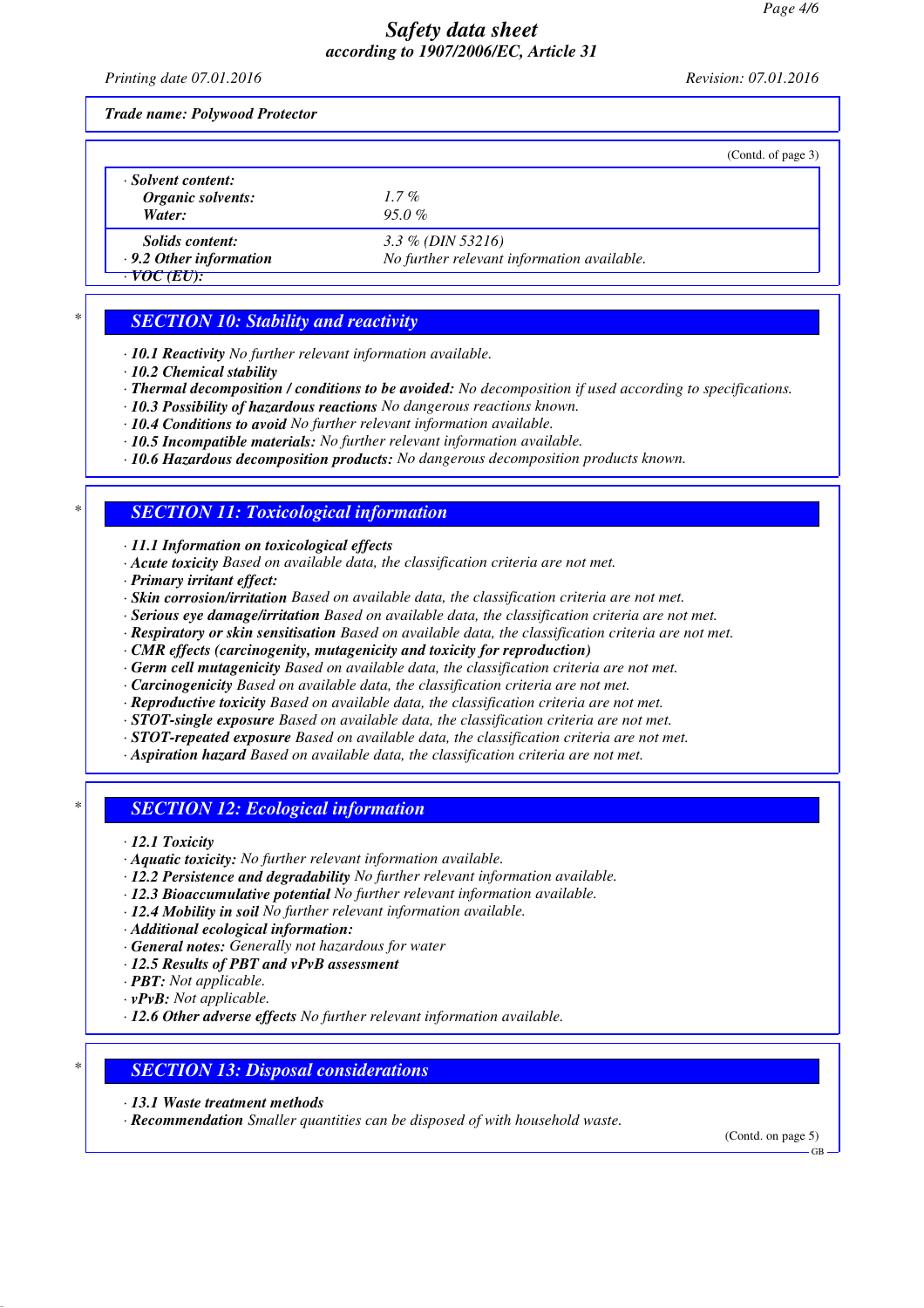*Printing date 07.01.2016 Revision: 07.01.2016*

(Contd. of page 4)

*Trade name: Polywood Protector*

*· Uncleaned packaging:*

*· Recommendation: Disposal must be made according to official regulations.*

| <b>SECTION 14: Transport information</b>                                                  |                                                      |  |
|-------------------------------------------------------------------------------------------|------------------------------------------------------|--|
| $\cdot$ 14.1 UN-Number<br>· ADR, ADN, IMDG, IATA                                          | Void                                                 |  |
| $\cdot$ 14.2 UN proper shipping name<br>· ADR, ADN, IMDG, IATA                            | Void                                                 |  |
| $\cdot$ 14.3 Transport hazard class(es)                                                   |                                                      |  |
| · ADR, ADN, IMDG, IATA<br>· Class                                                         | Void                                                 |  |
| · 14.4 Packing group<br>· ADR, IMDG, IATA                                                 | Void                                                 |  |
| $\cdot$ 14.5 Environmental hazards:<br>$\cdot$ Marine pollutant:                          | No                                                   |  |
| $\cdot$ 14.6 Special precautions for user                                                 | Not applicable.                                      |  |
| $\cdot$ 14.7 Transport in bulk according to Annex II of<br><b>Marpol and the IBC Code</b> | Not applicable.                                      |  |
| · Transport/Additional information:                                                       | Not dangerous according to the above specifications. |  |
| · UN "Model Regulation":                                                                  | Void                                                 |  |

## *\* SECTION 15: Regulatory information*

*· 15.1 Safety, health and environmental regulations/legislation specific for the substance or mixture*

*· Labelling according to Regulation (EC) No 1272/2008 Void*

*· Hazard pictograms Void*

*· Signal word Void*

*· Hazard statements Void*

*· Directive 2012/18/EU*

*· Named dangerous substances - ANNEX I None of the ingredients is listed.*

*· National regulations:*

*· Waterhazard class: Generally not hazardous for water.*

*· 15.2 Chemical safety assessment: A Chemical Safety Assessment has not been carried out.*

## *SECTION 16: Other information*

*This information is based on our present knowledge. However, this shall not constitute a guarantee for any specific product features and shall not establish a legally valid contractual relationship.*

*· Relevant phrases H315 Causes skin irritation. H319 Causes serious eye irritation.*

*· Department issuing MSDS: Product safety department.*

*· Abbreviations and acronyms:*

*ADR: Accord européen sur le transport des marchandises dangereuses par Route (European Agreement concerning the International Carriage of Dangerous Goods by Road)*

*IMDG: International Maritime Code for Dangerous Goods*

*IATA: International Air Transport Association*

*GHS: Globally Harmonised System of Classification and Labelling of Chemicals*

(Contd. on page 6)

GB